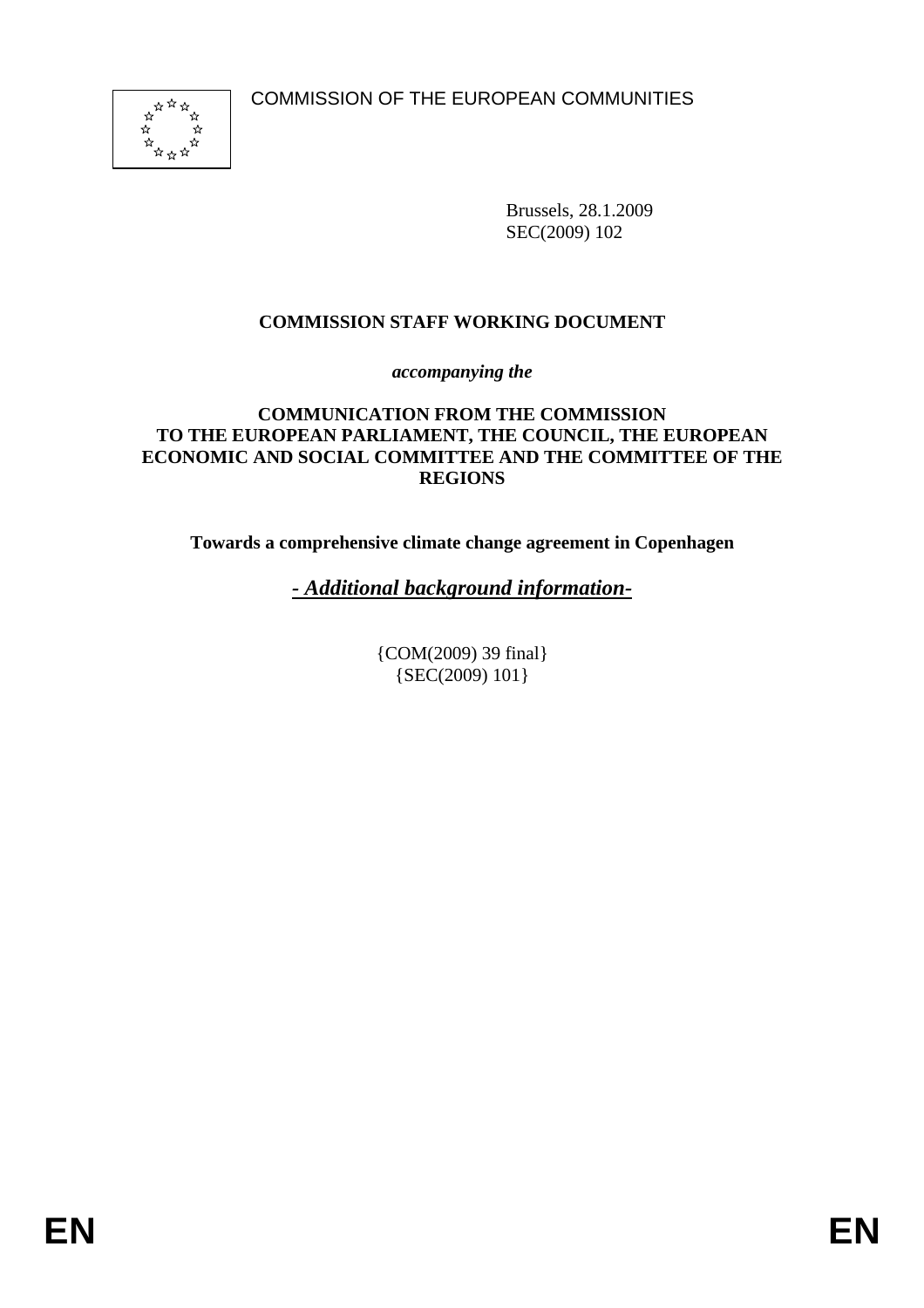# **Table of content**

| 1.               |                                                                                  |  |
|------------------|----------------------------------------------------------------------------------|--|
| 2.               |                                                                                  |  |
| 3.               | Public funds and international carbon crediting mechanisms to support developing |  |
| $\overline{4}$ . |                                                                                  |  |
| 5.               | Funding early action through a Global Climate Financing Mechanism (GCFM)  7      |  |
| 6.               |                                                                                  |  |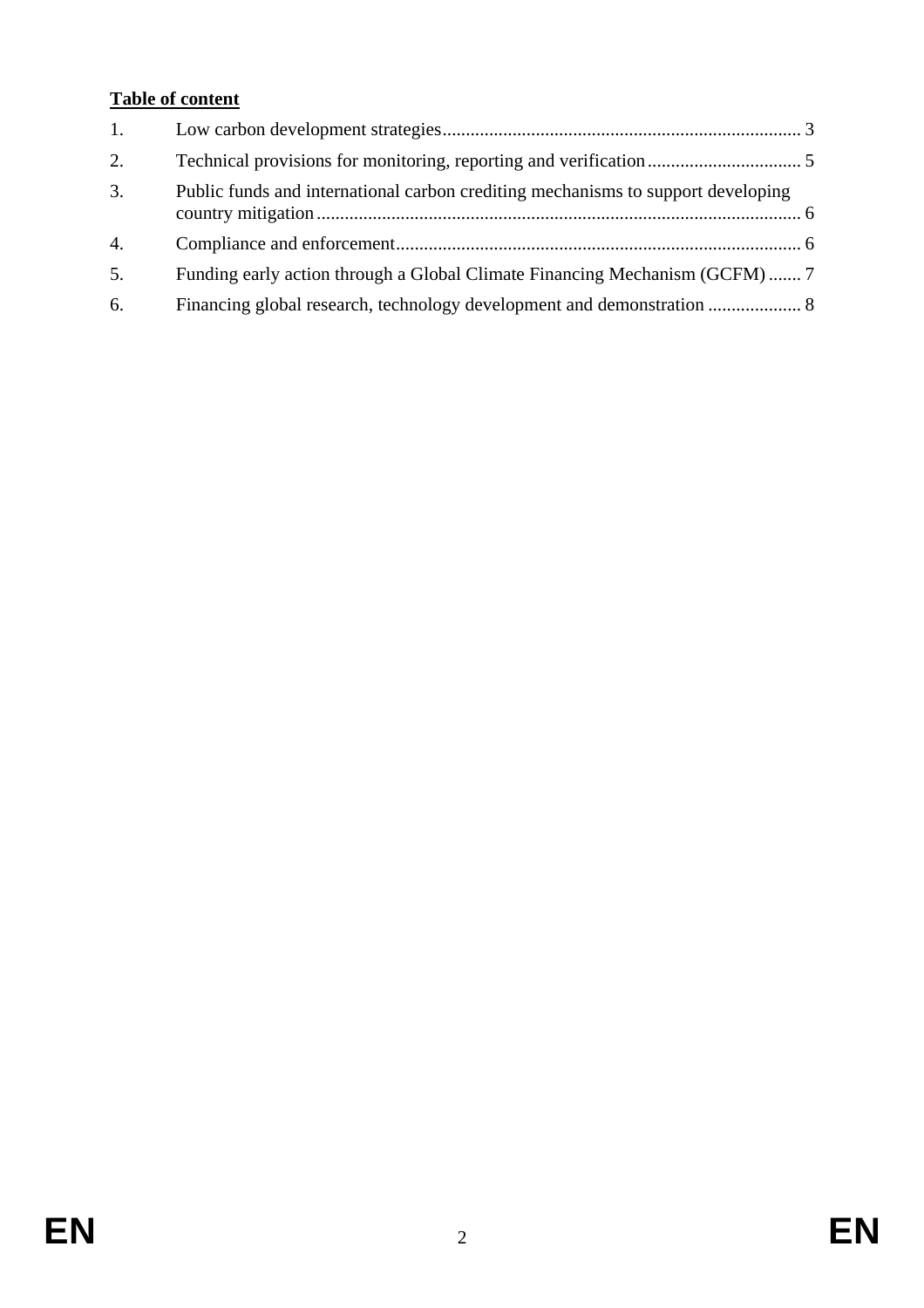### <span id="page-2-0"></span>**1. LOW CARBON DEVELOPMENT STRATEGIES**

Low carbon development strategies need to include:

- a credible pathway to limit the country's emissions through nationally appropriate mitigation actions
- an emissions inventory including key parameters (e.g. emission intensity) and a projection of business-as-usual emissions for key sectors;
- a portfolio of action to address emissions in key sectors following a two-track approach:
	- autonomous action (mainly "win-win" and low-cost action), that are mainly to be financed and implemented by the country itself, and that could be supported by capacity building and targeted international loan schemes;
	- supported action requiring assistance due to the incremental costs, in the form of financing, technology or capacity building for implementation;
- estimates of emission reduction targets from each category of action, in the short term (2020-2030) and with an identification of long-term (2050) targets;
- specific needs to support implementation.

The first set of strategies should cover a period of five years, but individual action and support could be updated more frequently.

Developing country strategies should identify the support required to enable the implementation of proposed action resulting in incremental costs that cannot be sustained by the country itself. This could include:

- Financial assistance, if possible performance-based, to implement policies and measures, e.g. action to reduce deforestation and other mitigation action;
- International crediting mechanisms, including no-lose sectoral crediting approaches as well as "classic" CDM for less advanced sectors;
- Technology cooperation, including joint technology development, cooperation on policies for technology deployment (including standards) and technology demonstration projects.

Key to the low carbon development strategy approach will be ensuring a sufficient level of ambition, which is linked to the ability to raise appropriate support for concrete proposals for action. Discussions on linking proposals for action to support should be facilitated by independent technical analysis of the proposed strategy and action, in particular:

- Methodology and assumptions to estimate business-as-usual emissions;
- Technology and policy assumptions underlying proposed action;
- Proposed support to implement the action, in particular an estimation of incremental costs;

Methodology and assumptions to estimate the mitigation impact of proposed action. Discussion of a country's strategy in the Facilitative Mechanism for Mitigation Support should be based on the independent technical analysis.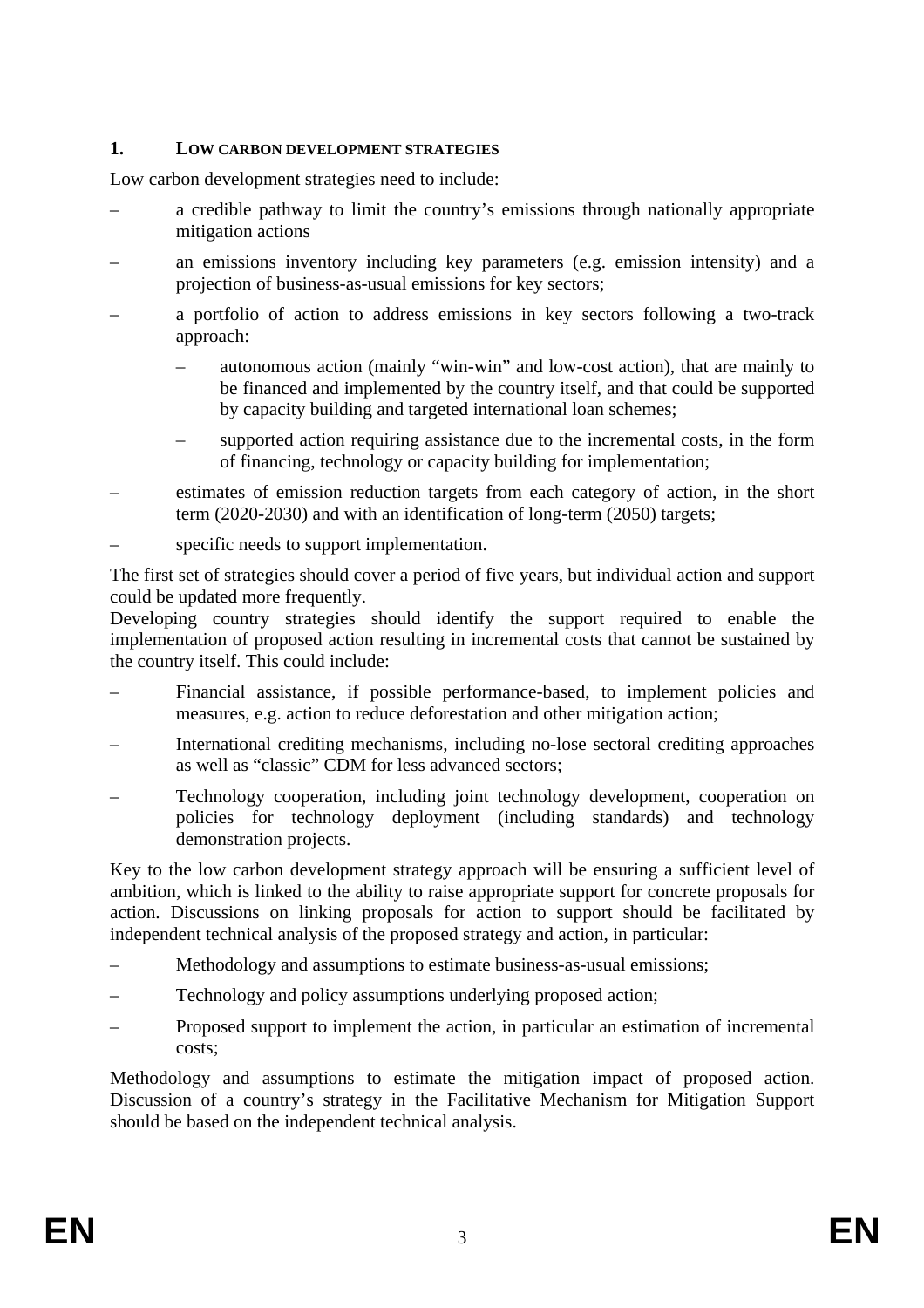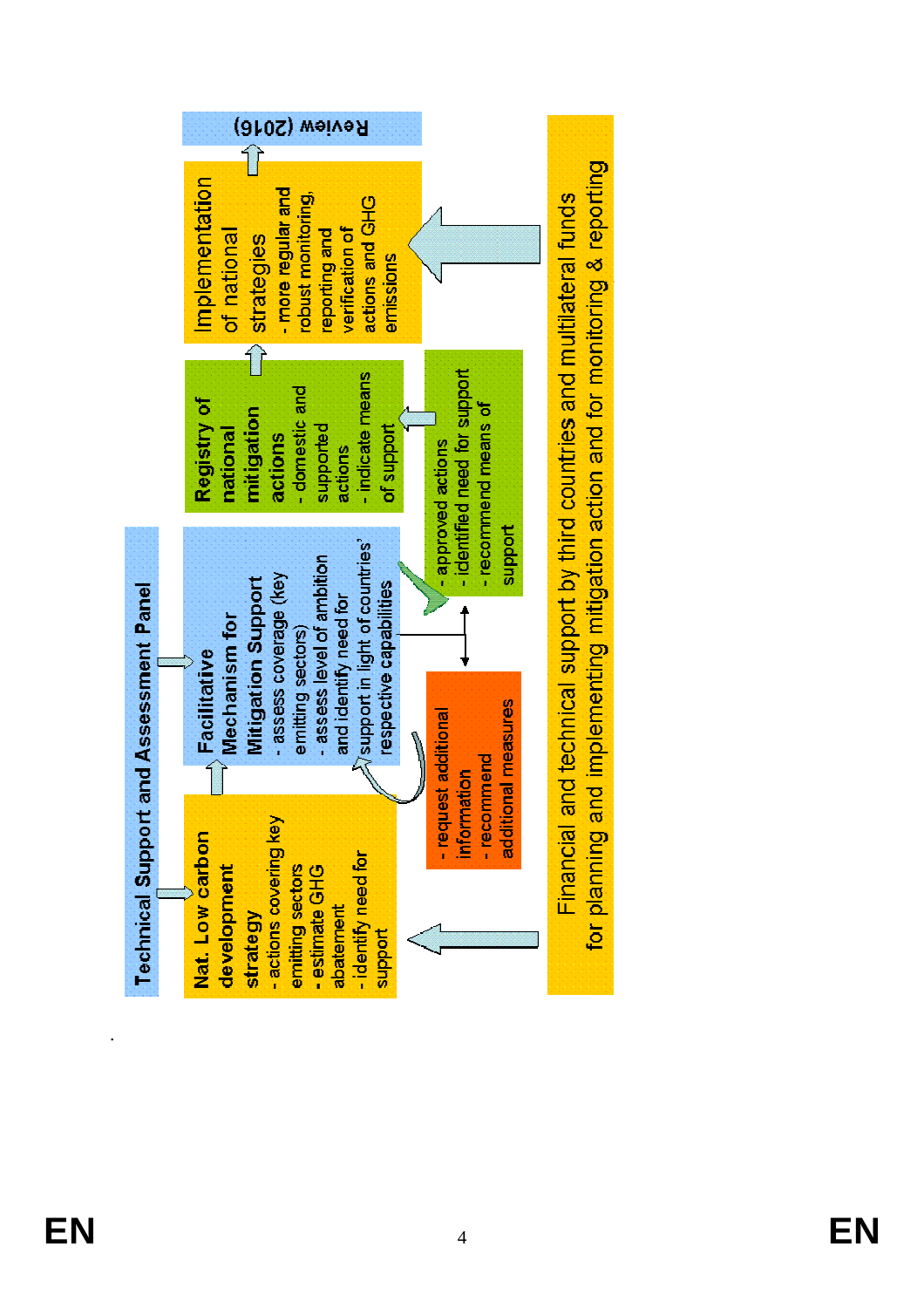### <span id="page-4-0"></span>**2. TECHNICAL PROVISIONS FOR MONITORING, REPORTING AND VERIFICATION**

## *Developed countries*

Developed countries should improve the measurement, reporting and verification of their emissions. Future inventories should be prepared on the basis of the improved 2006 IPCC inventory guidelines. Sufficient resources should be made available to ensure a robust annual expert review of those inventories. Developed countries should furthermore provide every two years an update of their climate-related policies and emission projections, building on current EU practice. An in-depth review of these reports should include learning from good practice and early identification of problems in meeting emission targets on the basis of projections.

Developed countries should also significantly improve the measurement, reporting and verification of support provided to developing countries. Support for both mitigation and adaptation actions should be annually measured and reported in parallel with "traditional" Official Development Assistance (ODA). This should build on existing reporting practices, such as the OECD Development Assistance Committee (OECD DAC) database and should be complemented by new indicators on technology transfer.

## *Developing countries*

Developing countries should regularly monitor and report action on mitigation and adaptation. This should form the basis for exchanging information, identifying and sharing good practice and regular peer reviews.

Following the assessment of a developing country's low carbon development strategy in the Facilitative Mechanism for Mitigation Support, developing countries could enter mitigation action (both autonomous and supported action) in a registry for nationally appropriate developing country mitigation action. This registry, which should be operational as of 2012, will include a description of the action, quantified mitigation benefits and any other benefits. It will increase the visibility and recognition of action undertaken by developing countries.

Developing countries do not currently provide regular emission inventories, which makes it hard to identify opportunities for action and impossible to determine the effectiveness of their mitigation efforts. The Copenhagen agreement should ensure that all developing countries, except the Least Developed Countries, provide annual emission inventories, at least for the key emitting sectors of their economies, as of 2010 using the 2006 IPCC inventory guidelines. Comprehensive capacity building and technical and financial support must be provided to help them prepare these inventories.

In addition, a credible peer review process, building upon experience with the expert reviews under the UNFCCC, is needed to assess actual implementation of mitigation and adaptation policies and the quality of emission inventories. This should also include the support received for implementation. All action entered in the registry should be subject to this verification, even if they do not receive third country or international support.

## *Sectoral Approaches as a tool to engage the private sector*

Several sectoral approaches have arisen as a promising tool to facilitate action on climate change:

– Industry led sectoral approaches have demonstrated that they are capable of building globally industry cooperation on climate change, leading to a better understanding of existing emissions and potential improvements as well as the sharing of best practice.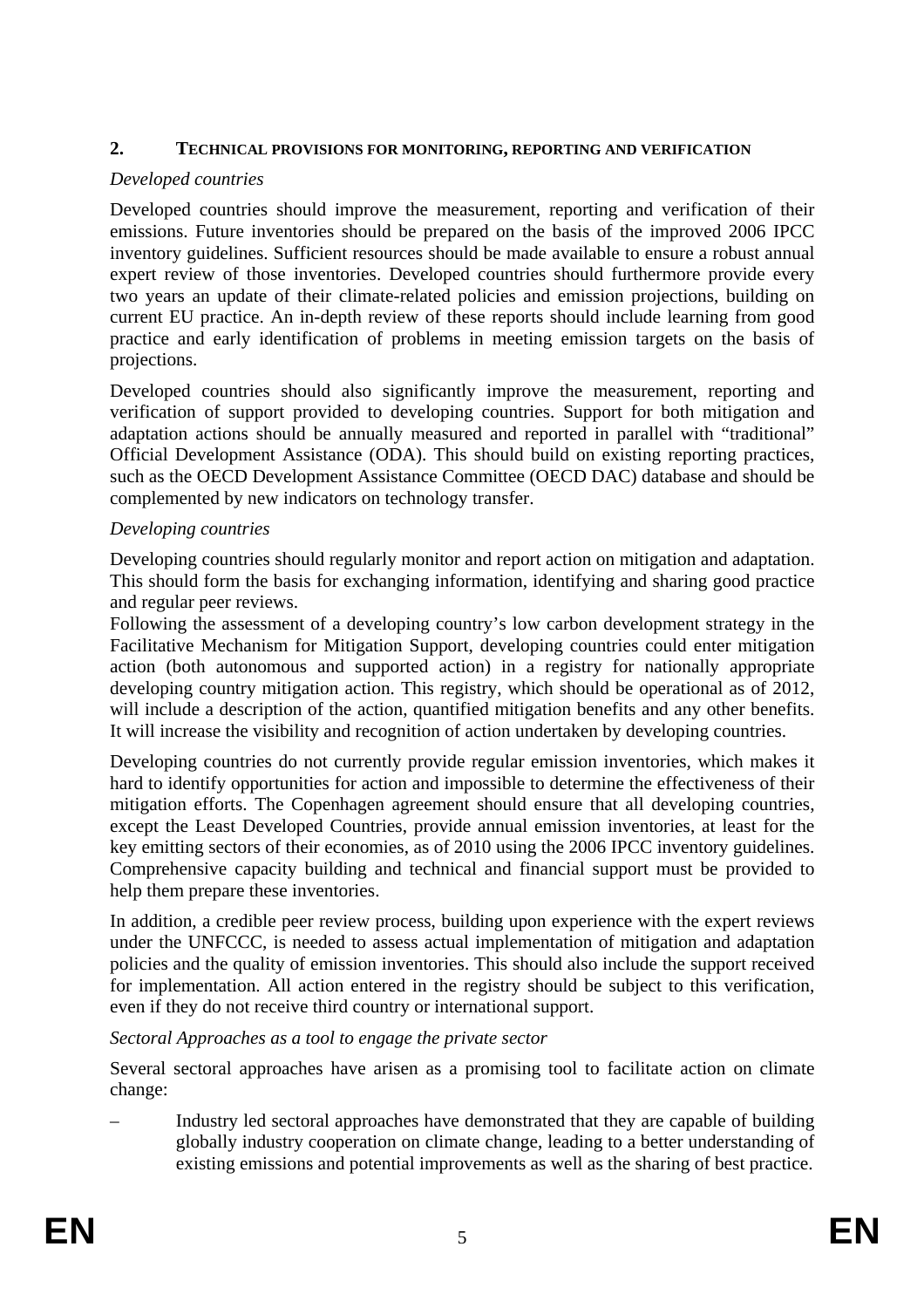- Further opportunities exist in using sectoral approaches as an element in
	- building low carbon development strategies,
	- developing sector-specific technology development and demonstration as well as
	- realising sectoral crediting mechanisms as part of a future global carbon market.

In conclusion, sectoral approaches, built on public private partnerships, can help mobilise action by business in both developed and developing countries and assist the transition towards a global low carbon economy.

### <span id="page-5-0"></span>**3. PUBLIC FUNDS AND INTERNATIONAL CARBON CREDITING MECHANISMS TO SUPPORT DEVELOPING COUNTRY MITIGATION**

Support for the incremental costs of such investment should come from a range of sources. The  $UNFCCC<sup>1</sup>$  estimated the annual additional investment and financial flows needed in developing countries at US \$ 65 billion per year by 2030.

## *Public funds*

These should leverage larger private finance flows and can be employed in a variety of instruments, including pure grants, interest reduction, publicly supported loan facilities and venture capital funds. Support for mitigation action should include:

- Capacity building. Public grants can focus on up-front capacity building and monitoring systems and be mobilised as of 2010. A significant amount will be required for mitigation and technology cooperation until 2015.
- Project-based programs such as the Global Energy Efficiency and Renewable Energy Fund (GEEREF), providing equity to the innovative private sector in developing countries.
- A Global Forest Carbon Mechanism that provides performance-based incentives to reduce deforestation emissions.

## *International carbon crediting mechanisms*

Project-based offsetting in the Clean Development Mechanism (CDM) has demonstrated its limits both in scale and environmental integrity. New sector-wide mechanisms, including sectoral no-lose targets, should be developed to provide broad incentives and credit only action that that are additional and go beyond low cost options. The EU, as part of its 2020 unilateral 20% reduction target, has already committed to using up to 3 Gt  $CO<sub>2</sub>$  reductions through the CDM and Joint Implementation  $(JI)$  until 2020.<sup>2</sup> In addition, a pilot phase should start in 2013 for reducing emissions of deforestation and forest degradation by establishing forest carbon credits that can be used exclusively for government compliance. Certain preconditions would need to be met before any inclusion of forests in carbon markets could be considered as a realistic option.

## <span id="page-5-1"></span>**4. COMPLIANCE AND ENFORCEMENT**

A robust compliance and enforcement system is key to ensure the implementation of a Copenhagen agreement. Such system will need to build upon the existing system under the

1

<sup>1</sup> UNFCCC secretariat. 2007. Investment and Financial Flows to Address Climate Change.

Equivalent to  $\epsilon$ 45 billion for the period 2008-2020 at a price of 15  $\epsilon$ t CO<sub>2</sub>.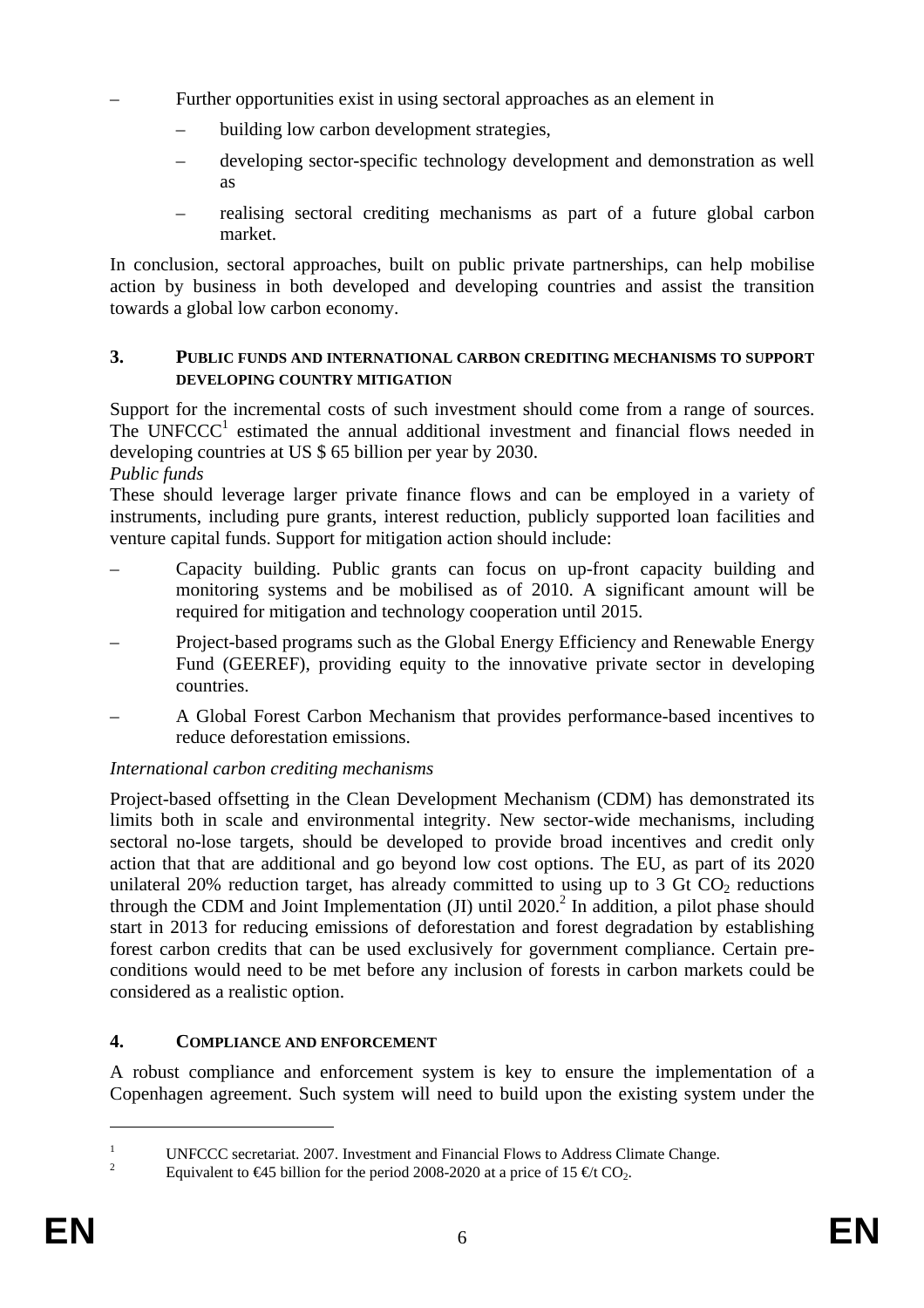Kyoto Protocol, which has already proven its effectiveness in the first non-compliance cases brought before its Compliance Committee. The experience with the application of the current system provides a solid basis to adjust the current system to the needs of a Copenhagen agreement. One particular aspect that should be explored in this context is how to deal with Parties that would not ratify the Copenhagen agreement which could potentially undermine the overall environmental effectiveness of a global accord.

### <span id="page-6-0"></span>**5. FUNDING EARLY ACTION THROUGH A GLOBAL CLIMATE FINANCING MECHANISM (GCFM)**

The Global Climate Financing Mechanism could be a short-term EU answer to the challenge that poor and most vulnerable developing countries are facing when tackling climate change. It aims to allow spending immediately on priority climate-related investments in those countries, contributing to rapidly reduce the current gap between the limited availability of funding and the need for climate-related priority investments (estimation of adaptation needs for developing countries by UNFCCC Secretariat amounts to  $\epsilon$ 23 to 54 billion per year in 2030). It will contribute to providing valuable returns on the ground in terms of development, in particular building climate resilience.

The GCFM has a temporary nature. It is conceived as a bridging facility to deliver substantial funding while a new architecture for climate financing is being built for the post-2012 period, paving the ground for its effective implementation in the longer term. Timing of the initiative is also important for the strong political signal it provides to the targeted countries during the negotiations. Being an EU initiative of significant size, this signal would be much stronger than smaller individual Member States initiatives.

The GCFM is not a new fund, but a fundraising mechanism which EU Member States would join on a voluntary basis. Funds raised would be used to complement existing instruments with their proper ways of delivery. Funds raised would be predominantly allocated to existing funding instruments depending on their comparative advantage. In this context, various criteria such as efficiency, effectiveness, coordination and coherence, support to approaches which integrate climate change into national planning processes and budget, the Paris Declaration principles, as well as absorption capacity, could be used.

The GCFM would raise funds on the capital market through the issuance of "climate" bonds. Repayment of the bonds over a long-term period (20 years) would be ensured by legally binding commitments from supporting EU Member States. They would agree on contributing to the overall level of funding according to relevant criteria, such as their GDP per capita and their level of GHG emissions.

The funds would be used with a priority for adaptation activities in poor developing countries most vulnerable to climate change (e.g. in agriculture, water, health, sustainable natural resources management). It is expected that adaptation costs will rise over time as climate impacts will worsen before effects of mitigation are felt and global temperature is stabilized. Even with reduced emissions from now on, the impact of past emissions would be felt for quite some time. Delaying interventions in adaptation actions risks putting in danger investments already done to reach development objectives. One clear example justifying early intervention in adaptation is disaster risk reduction. Studies reveal that for each dollar invested in disaster risk reduction, benefits between two and four dollars can be expected in terms of avoided or reduced social and economic impact of natural disasters.

Given the importance of early mitigation activities in some targeted developing countries, there is some flexibility to allocate a share of the funds raised to mitigation activities, still through the appropriate existing instruments.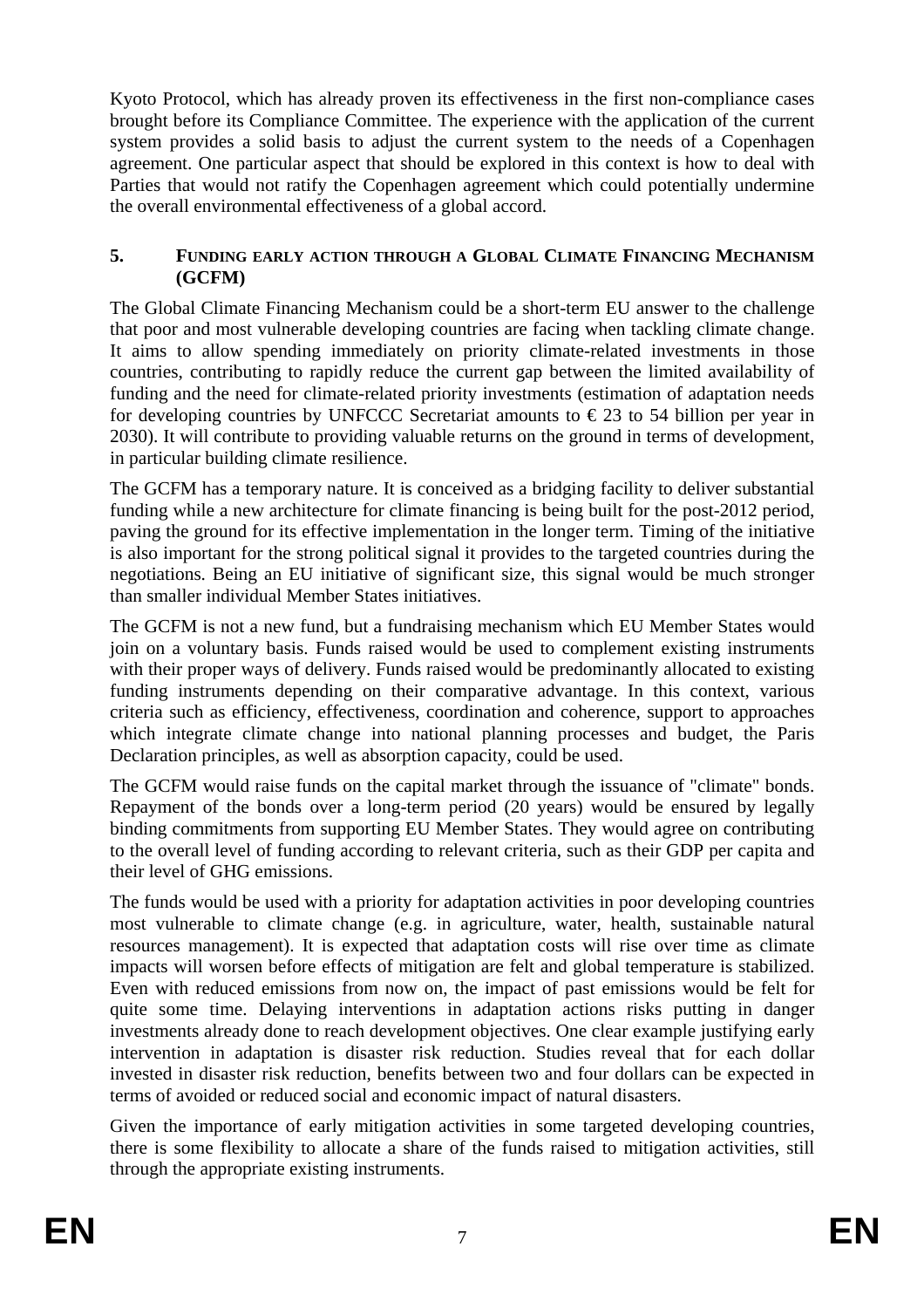As the poorest and most vulnerable developing countries would be targeted, many of which are facing problems of debt sustainability, grants should be the main financing modality. However, in order to increase the financial leverage, an additional option could be blending with loans from European development financial institutions having experience in this field (EIB, KFW, AfD, etc).

#### <span id="page-7-0"></span>**6. FINANCING GLOBAL RESEARCH, TECHNOLOGY DEVELOPMENT AND DEMONSTRATION**

Financing for global research, technology development and demonstration should include:

### *Capacity building*

This would comprise support for identifying country-specific needs and existing capacity, support for expert training and best practice guidance, support for designing and implementing domestic policies, including data collection and the provision of technology information. It could be implemented by existing organisations.

### *Technology-oriented cooperation*

For a number of specific key technologies, countries should agree to joint R&D and largescale demonstration and deployment projects. RD&D projects should be taken forward in cooperation with developing countries to enhance ownership of new technologies, in particular intellectual property rights, and to accelerate the deployment and diffusion of advanced technologies, e.g. through technology roadmaps. The IEA has identified 17 key energy technologies on both the demand and supply side that could initially serve as a starting point for discussing such roadmaps<sup>3</sup>, as well as those technologies identified under the EU's Strategic Energy Technology (SET) Plan. It should also be considered how to strengthen existing international and regional technology initiatives, such as the Carbon Sequestration Leadership Forum, International Hydrogen Partnership.

Action should also be taken to strengthen innovation and diffusion systems in developing countries, to enable them to develop and adopt new technology suitable for their local circumstances and markets. This could be done through, for example, regional centres.

## *Reducing market barriers*

Within the context of the WTO, tariffs and non-tariff barriers on clean environmental goods and services should be eliminated as early as possible in order to reduce the costs of advanced technologies and to spur their deployment. Using trade is an efficient and effective way to spread these goods and technologies internationally. Trade liberalisation in this area therefore would bring environmental, economic and commercial benefits for all sides.

## *Intellectual Property Rights (IPR)*

Protecting IPRs is necessary to encourage research, technology development and demonstration, as well as large-scale deployment. Well established and enforced IPR rules also help technology transfer through increasing the willingness of enterprises to invest and license technology in emerging and developing countries. Countries should explore options to

<u>.</u>

<sup>3</sup> **Supply side:** CCS fossil-fuel power generation, Nuclear power plants, Onshore and offshore wind, Biomass IGCC & co-combustion, Photovoltaic systems, Concentrating solar power, Coal: integratedgasification combined cycle, Coal: ultra-supercritical, 2nd generation biofuels; **Demand side:** Energy efficiency in buildings and appliances, Heat pumps, Solar space and water heating, Energy efficiency in transport, Electric and plug-in vehicles, H2 fuel cell vehicles, CCS industry, H2 and fuel transformation Industrial motor systems.